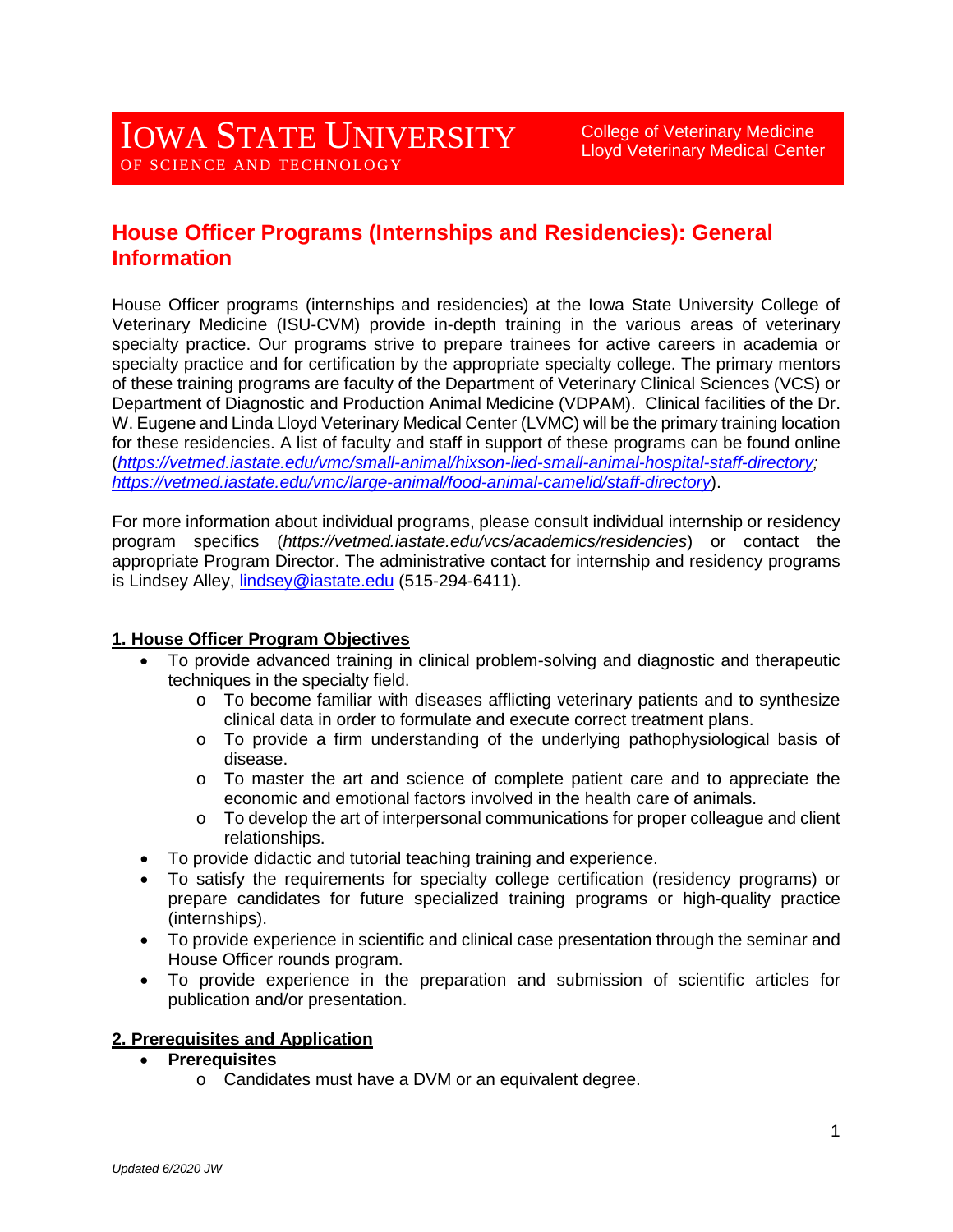- o Candidates must have successfully completed the National Board examination or its equivalent in the certifying country, and must be approved to practice veterinary medicine in the United States.
- o Candidates must be/become licensed to practice veterinary medicine in the state of Iowa prior to employment.
- o Candidates must have a satisfactory moral and ethical standing.
- o Residency programs only:
	- Candidates must have satisfactorily completed at least a 1-year rotating internship or its equivalent postgraduate veterinary experience.
	- Candidates must have the goal of specialty board certification.

# • **Application process**

- o Candidates may apply for internships and residencies online through the AAVMC's Veterinary Internship and Residency Matching Program (VIRMP). This application requires:
	- A standard online application.
	- A personal statement of objectives for the residency and subsequent career goals.
	- A transcript of the candidate's academic record.
	- Three letters of reference from individuals familiar with the applicant's professional status.
	- **A curriculum vitae.**
- $\circ$  Selection will be based on the above documents and criteria. Interviews may be required.
- o Iowa State University does not discriminate on the basis of race, color, age, religion, national origin, sexual orientation, gender identity, sex, marital status, disability or status as a U.S. veteran. Inquiries can be directed to the Director of Equal Opportunity and Diversity, 3680 Beardshear Hall, (515) 294-7612.

# **3. House Officer Oversight: Adviser, Program Director, and House Officer Committee**

- **Program Director:** Each House Officer program at ISU-LVMC has a Program Director This individual is responsible for administration and oversight of the House Officer program.
	- o The Program Director serves as their House Officers' official Supervisor for purposes of university Human Resources, responsible for approving hire documents and vacation/leave requests.
	- o For residencies, the Program Director is the official liaison with the national specialty organization and is responsible for ensuring that the residency program complies with regulations and requirements of the specialty college.
- **Faculty Adviser:** Each intern and resident will be assigned to a faculty adviser (mentor) in the first month of the program. This may be the same or a different person than the Program Director. Responsibilities of the adviser/mentor include:
	- o Direct oversight of the House Officer's training and coordination of the clinical program.
	- o Interfacing with other faculty members in the College of Veterinary Medicine in reference to the training program.
	- o Advice toward research and publications.
	- o Advice with preparation for specialty board application (residents) or application to future training programs (interns).
	- o Approval of requests by faculty for the resident to participate in teaching, research or other activities.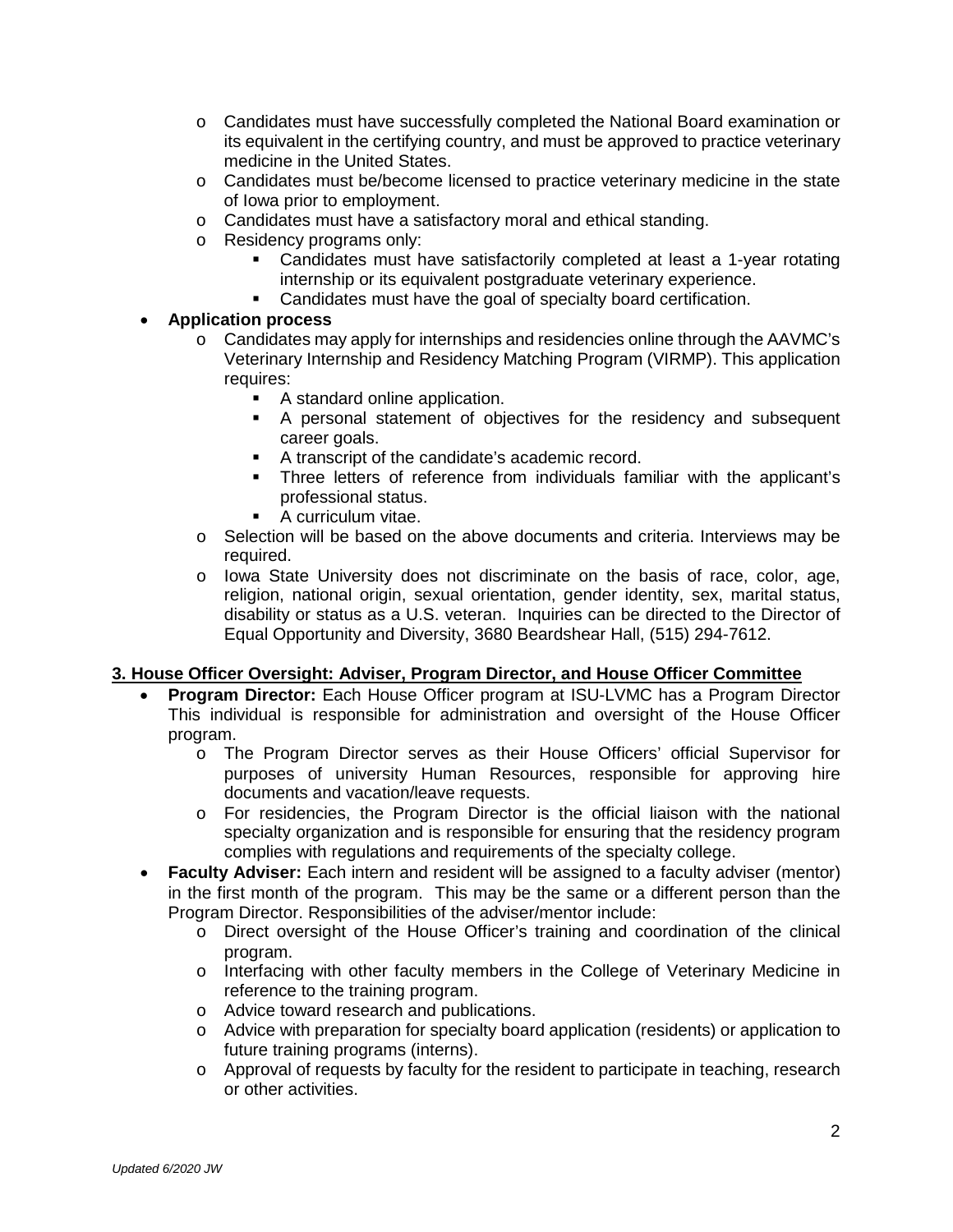- o Advising on preparation and reviewing presentation performance of seminars and case rounds.
- o Professional guidance.
- **House Officer Committee**: The House Officer Committee is a standing VCS departmental committee comprised of a representative of each House Officer program (usually each Program Director), the VCS Head (ex officio), the LVMC Hospital Director (ex officio) and Chief Resident (ex officio). This committee is responsible for:
	- o House Officer program approval, renewal, oversight and establishment of policy
	- o Coordination of House Officer position advertisement and candidate selection through the VIRMP program.
	- o Annual review of the House Officer's progress (in March of each year) and recommendation for reappointment, probation, or program completion.
- **Internship Committee:** The Internship Committee is a subcommittee within the House Officer Committee. It is responsible for coordinating internships and making recommendations to the House Officer Committee to maintain quality programs and interns. There are a minimum of 5 members on the committee. Members are appointed by the House Officer Committee from the Large and Small Animal Rotating Internship Program's faculty or advisers, along with a representative from each specialty internship program.

# **4. Clinical Program Requirements**

- **Clinical rotations**
	- o Please refer to individual House Officer program specifics for a description of clinical requirements (weeks on service) for each year of the program.
	- o It is the responsibility of the House Officer to ensure that his/her clinical schedule meets program and specialty college requirements for weeks on service.
	- o Clinical service guidelines for House Officers on rotations outside of their primary service area are available online (VetZone, CVM intranet).

#### • **Emergency duty**

- o All House Officer programs involve a component of emergency duty. Emergency duty commits the House Officer to evening, weekend, and holiday duty on a rotating basis. While such activities will be closely supervised early in the program, the House Officer is expected to develop appropriate skills in emergency patient care requiring less supervision as the program progresses.
- o No House Officer will be scheduled for more than 80% of their time on primary emergency duty. Their emergency duty will be limited to their area of specialty training. All emergency duty assignments will be backed up by a faculty member in the specialty area.

#### • **External rotations**

- o *Required:* External rotations (away from ISU) may be necessary if the number of qualified diplomates, caseload or equipment are insufficient to provide required training or training in another specialty area is needed.
- o *Elective:*Elective external rotations may be scheduled by the House Officer's request in coordination with the Program Director and adviser. In general, a House Officer should seek rotations at other facilities only if the rotation/opportunity does not exist at ISU-CVM.
- o To schedule an external rotation, the House Officer must:
	- **Present a proposal to adviser a minimum of 4 months prior to scheduled** elective.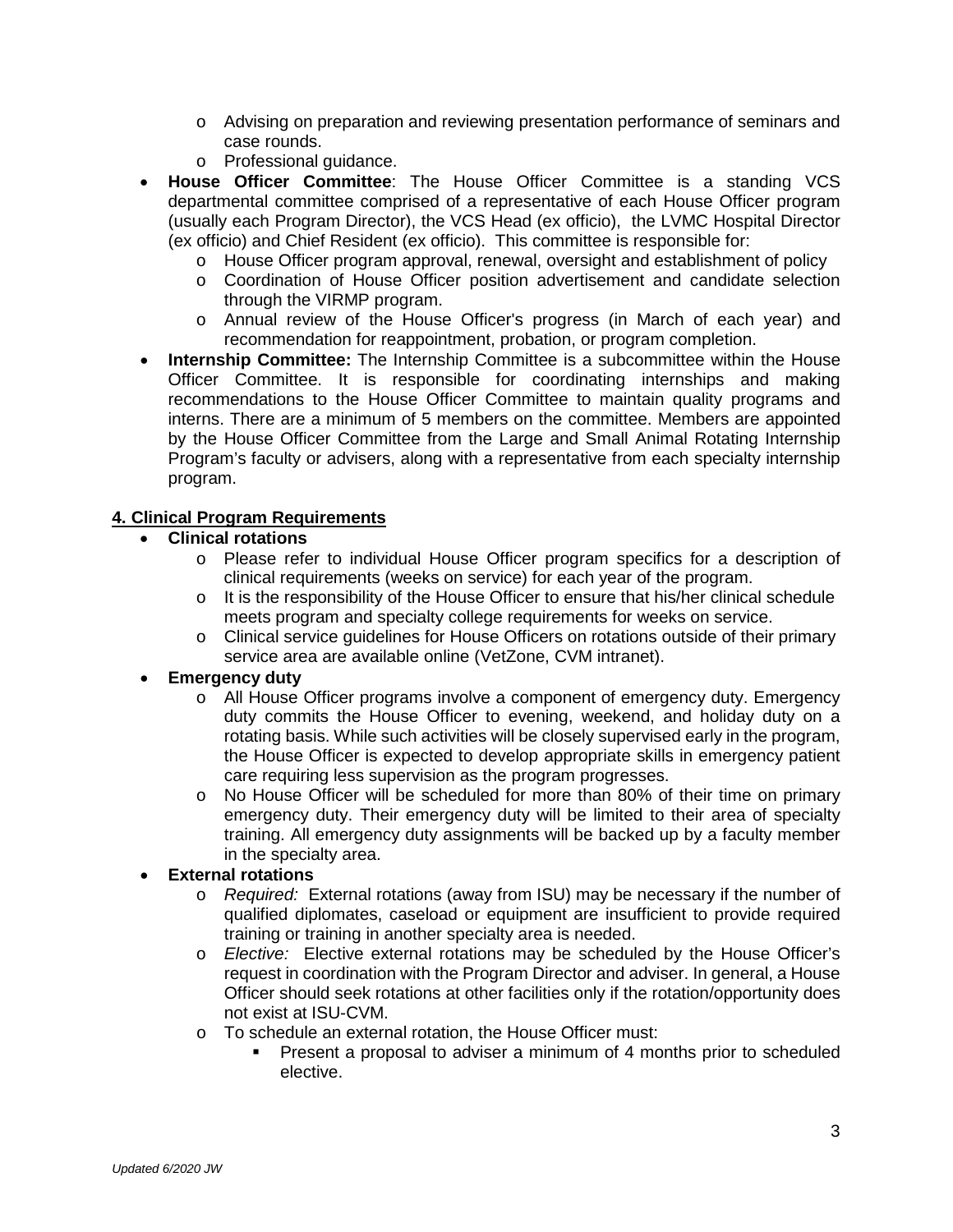- Contact the desired elective site and determine the feasibility of the rotation, including start and end dates. Present them with preliminary objectives and determine if they are able to fulfill these objectives.
- **Determine if professional insurance will be required by the elective site and** procure appropriate insurance.
- Write formal objectives for the elective and present them to his/her adviser to request approval from the program faculty.
- Obtain written confirmation from the mentor of the elective rotation stating they or their institution can meet the objectives set forth and they will be willing to formally evaluate House Officer performance (example evaluation form provided in *Appendix D*).
- **Perform admirably in the elective rotation.** Arrange for the completed elective evaluation form to be sent to the Program Director/adviser from the elective mentor. The evaluation should include comments regarding the fulfillment of the agreed upon objectives.
- **Specialty college requirements and board certification (residencies only)**
	- o One of the objectives of residency programs is to prepare residents for certification by the corresponding specialty college.
	- $\circ$  After beginning the residency, the resident must register with the appropriate specialty college and follow all logistical requirements (case logs, education logs, credentials or applications to sit for examinations, etc). The resident should refer to the published requirements of the specialty college.
	- o It is solely the responsibility of the resident to submit any material and fees required by the specialty college.

# • **Meetings and conferences:**

- o House Officers may attend a major professional meeting during the program with the advice and approval of their faculty adviser and Program Director.
- o House Officers are also encouraged to attend and participate in continuing education sponsored by the CVM or by local and regional veterinary organizations.

# **5. Didactic Program: Rounds and House Officer Seminar**

- The LVMC offers House Officers several educational opportunities to enrich their training programs and obtain teaching experience. Some of these opportunities are in collaboration with other departments within the College. The menu of rounds and seminars is tailored to assist House Officers in literature review and board preparation and to expose them to a broad range of clinical and academic experiences.
- The LVMC didactic rounds schedule and participation requirements are as follows (*see individual program specifics for individual program requirements*):

| <b>Rounds type</b>             | <b>Frequency</b> | <b>Day/Time</b>               | <b>Commitment</b> |
|--------------------------------|------------------|-------------------------------|-------------------|
| <b>House Officer Seminar</b>   | Weekly           | Thursdays @ 8am               | Required          |
| Program-specific Journal Club, | Per              | Per program                   | Required          |
| Book Club, or other didactic   | program          |                               |                   |
| <b>Resident Rounds</b>         |                  |                               |                   |
| Intern Rounds                  | Weekly           | Mondays @ 8am                 | Per program       |
| Morbidity & Mortality Rounds   | Monthly          | 2 <sup>nd</sup> Tuesday @ 8am | Per program       |
| <b>ECG Rounds</b>              | Monthly          | 4 <sup>th</sup> Weds @ 8am    | Per program       |
| <b>Student Grand Rounds</b>    | Weekly           | Fridays @ 8am                 | Per program       |
| <b>ECC Rounds</b>              | Weekly           | Wednesdays @ 3pm              | Per program       |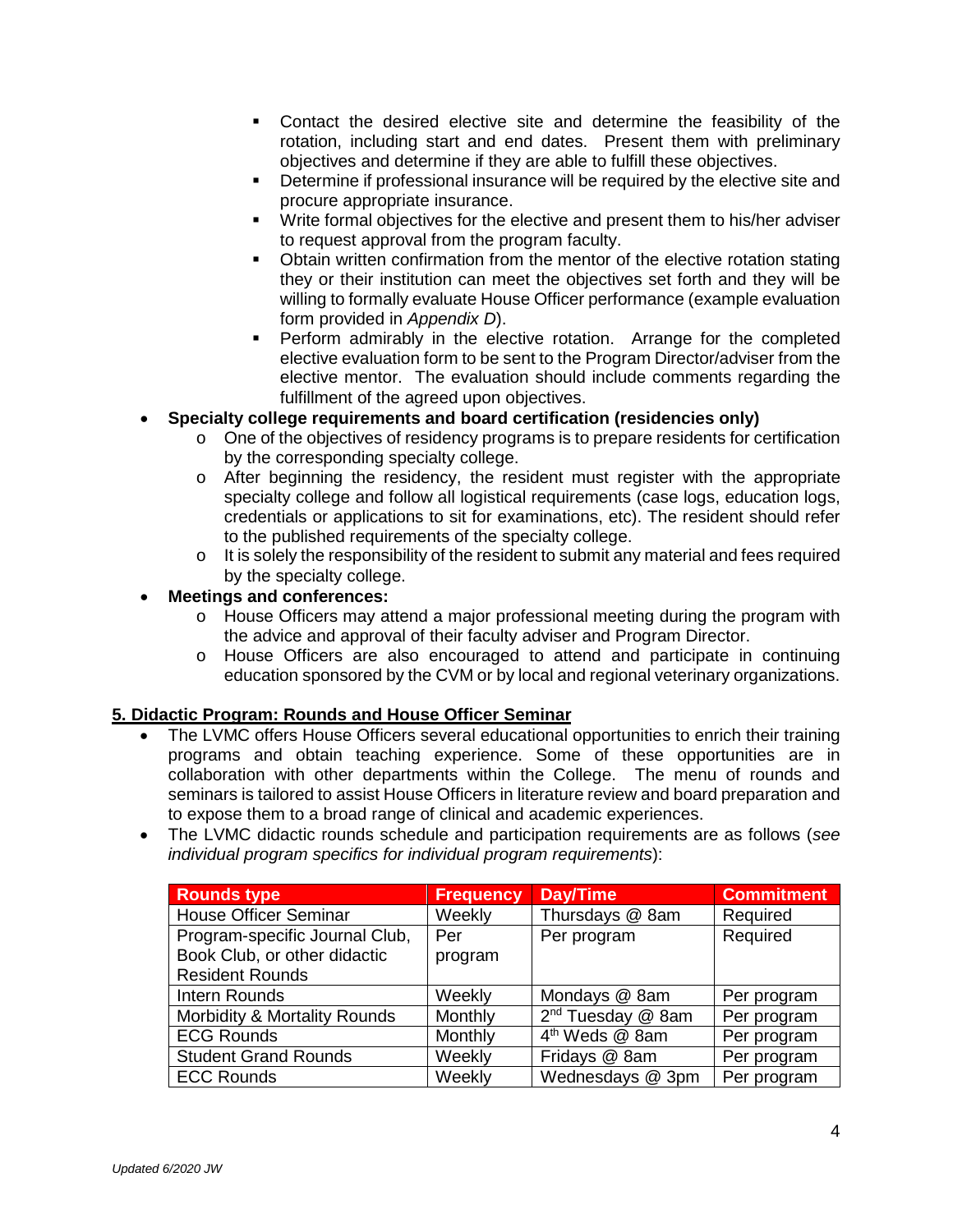- The **LVMC House Officer Seminar Program ("House Officer Seminar")** is a weekly seminar series designed to provide House Officers the opportunity to receive and present interesting, unusual, or difficult clinical material to professional colleagues. These presentations can be used to facilitate board preparation and to develop manuscripts for publication. *Attendance and participation in House Officer Seminar is required of all House Officers.*
	- o House Officer Seminars are presented in person in the LVMC (room 1521) and are also livestreamed and recorded using Echo360 video capture software.
	- o All House Officers will participate and give presentations on a rotating basis, with schedule facilitated and overseen by the Chief Resident.
	- $\circ$  All presentation topics and titles should be approved by the House Officer's adviser **1 month** prior to the scheduled presentation.
	- o All presentations should be reviewed by the adviser or appropriate topic mentor **1 week** prior to the scheduled presentation.
	- o **House Officer attendance is required at all seminars**. **In-person attendance is required for House Officers when on clinics; virtual attendance is allowed for House Officers when off-clinics** or not scheduled to be in the building at the time of seminar. Virtual attendance must be recorded using the "Comment" function ion Echo360. Notify the Chair of the House Officer Committee via email of any excused absences to HO Seminar. Excused absences include the following: illness, vacation leave, attendance or participation in a conference or continuing education program, scheduled out-rotation or special service requirement per request of the adviser. All other absences are unexcused unless deemed excusable by the House Officer's adviser.
	- o House Officers with more than one UNexcused absence during a program year will be required to write a 4-page paper about the missed topic to be submitted to the House Officer Committee.
- **LVMC House Officer Seminars** provide House Officers with the opportunity to research and present scientific information and then discuss the topic with professional colleagues.
	- o **All residents and interns will deliver a minimum of one Seminar** in each year of their program. Some residency programs require two Seminars each year *(see individual program specifics)*.
	- o **Seminars presented by Residents should last approximately 40 minutes** with an additional 10 minutes available for discussion.
	- o **Seminars presented by Interns (rotating and specialty) should last approximately 20 minutes** with an additional 5 minutes available for discussion. Up to two intern seminars can be scheduled per hour.
	- o Topics may include a literature review in preparation for writing a research grant, results of a previous or ongoing research project, an area of particular clinical or scientific interest, an area that will contribute to board preparation, or a case-based discussion of an interesting, unusual, or difficult clinical case.
	- o House Officer Seminars are **approved by the Iowa Veterinary Medical Board for continuing education credit for in-person or virtual attendance**. Beginning in 2021, the House Officer Seminar Series will be **offered to the LVMC's referring veterinarian population as a source of continuing education** for an annual subscription fee. The registration and subscription process will be organized through ISU Conference Services. All proceeds from subscription fees will be placed into an account for use to benefit ISU House Officers.
	- $\circ$  Faculty members in the audience will complete evaluation forms giving comments on the quality of the presentation with suggestions for improvement (*see Appendix A*).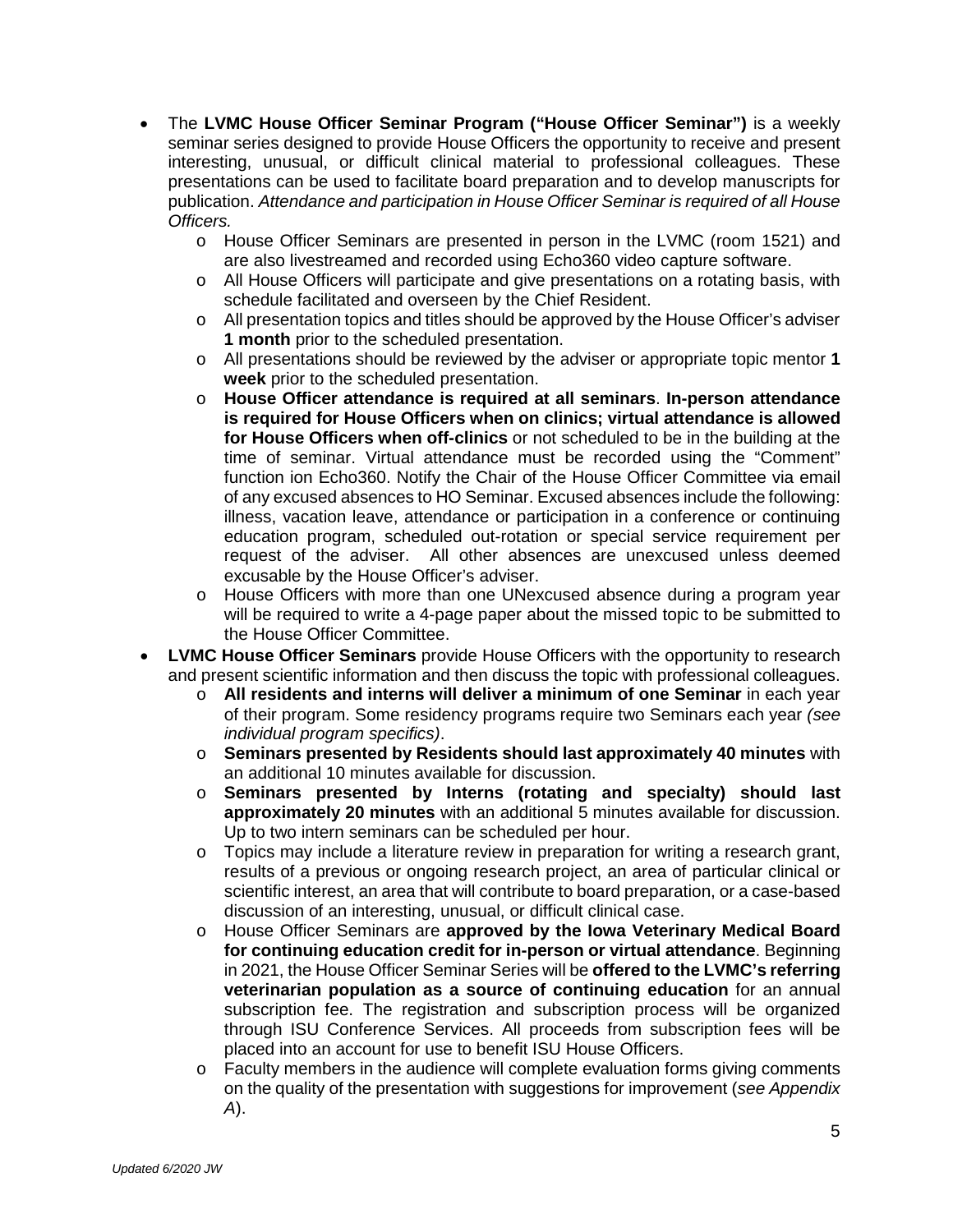• **Graduate coursework:** Residents may, with the approval of the resident's adviser and the faculty, participate in clinically relevant graduate courses. Certain residency programs may offer an optional Master's degree (*see individual program specifics*). Coursework must not interfere with the clinical and instructional responsibilities of the resident.

# **6. Teaching and Scholarship**

# • **Teaching activities**

- o Throughout the program, House Officers will be viewed as role models by both professional students and fellow House Officers, and should always present themselves in a professional manner.
- o House Officers will participate in clinical instruction and evaluation of veterinary students and interns when on clinics.
- o House Officers may participate in preclinical didactic lecture and laboratory instruction as assigned by his/her adviser**.**
- **Scholarly activities**
	- o The Lloyd Veterinary Medical Center requires its House Officers to participate in scholarly activity such as literature reviews, and basic, applied or clinical research. Specifically, residents (and interns if possible) are encouraged to:
	- o Design a research project to address a specific question or problem in the discipline.
	- o Write a research grant proposal and submit for funding (target completion of the proposal by December of the 1<sup>st</sup> year).
	- $\circ$  Conduct the research according to the experimental design, during off-clinic time (unless research is a clinical trial), and complete data collection during the residency.
	- o Analyze and report results of the project at a seminar, CVM Research Day, and/or national or international meeting.
	- o Publish results in a refereed journal; a target completion of a manuscript for publication prior to conclusion of the residency.

# **7. Evaluation and Reappointment**

- Advisers will meet with House Officers at regular intervals to discuss progress and any areas of concern from either party.
	- o Evaluations will address the House Officer's professional abilities, hospital service, and personal characteristics (*see Appendix B*).
	- o Advisers will provide a written summary of the evaluation to the House Officer, Program Director, and House Officer Committee Chair after each meeting.
- Interns and 1<sup>st</sup> year residents will be evaluated every 3 months (quarterly);  $2^{nd}$  and  $3^{rd}$  year residents will continue to be evaluated at least every 6 months (biannually).
	- o Quarter 1 (July September) evaluations will be submitted in October.
	- $\circ$  Quarter 2 (October December) and fall biannual (July December) evaluations will be submitted in January.
	- o Quarter 3 (January March) evaluations will be submitted in April.
	- $\circ$  Quarter 4 (April June) and spring biannual (January June) evaluations will be submitted in July.
- In addition to quarterly evaluation with their faculty adviser, rotating interns will also have the opportunity for feedback and evaluation every 2 weeks as they rotate through different services.
	- $\circ$  Every 2 weeks, services will be asked to evaluate the intern(s) that have rotated through that service. These evaluations are administered online as Qualtrics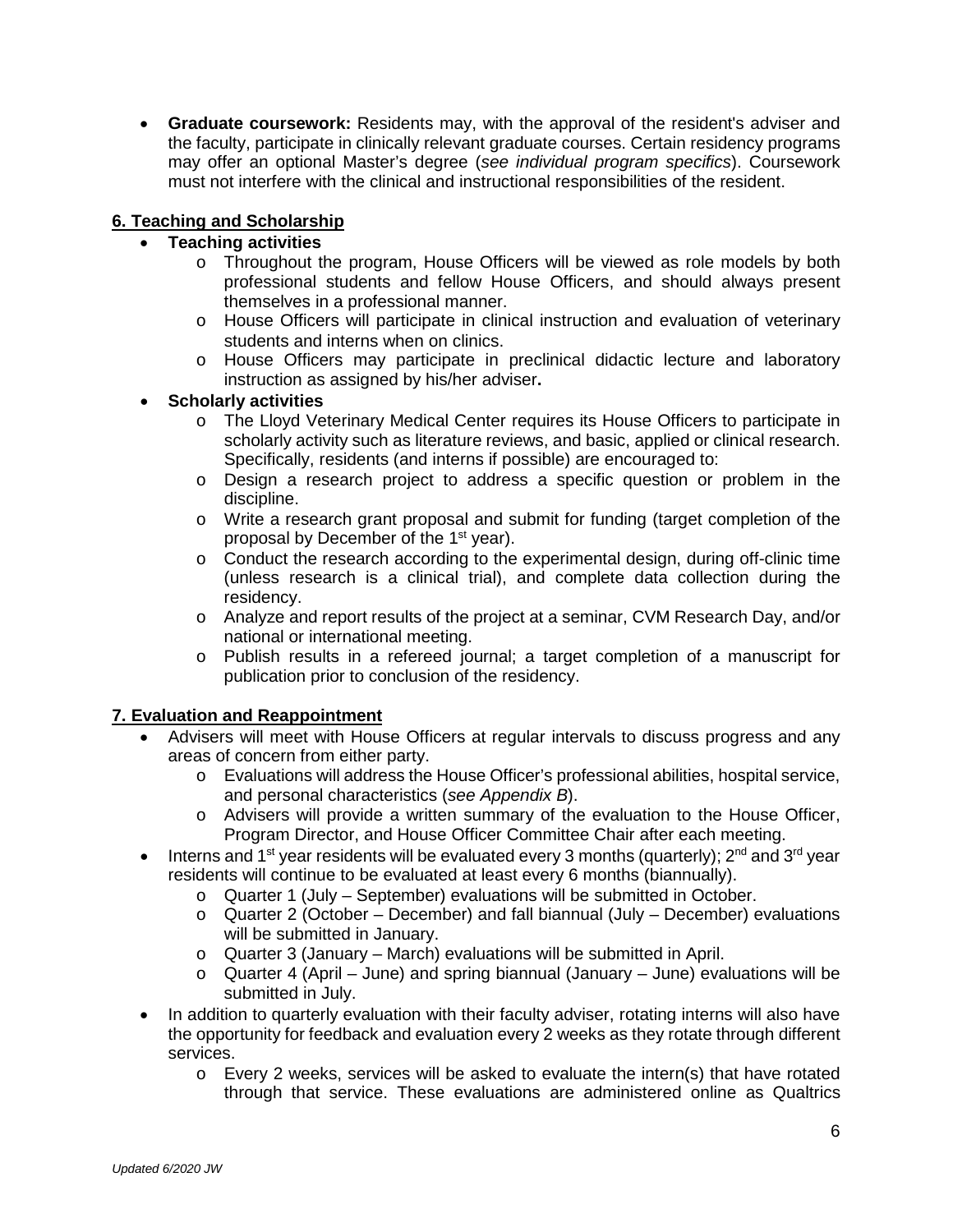surveys. Responses will be collated by the House Officer Committee Chair and provided to the intern, adviser, and internship Program Director on a monthly basis.

- o Every 2 weeks, interns will also be asked to evaluate the service that they have rotated through. These evaluations will be administered online via Qualtrics surveys. Responses will be collated by the House Officer Committee Chair and distributed to services on a quarterly basis.
- In the case of an unsatisfactory House Officer performance, the adviser and Program Director will develop an action plan to guide improved performance. The adviser and Program Director are encouraged to seek input from the House Officer Committee in formulating this action plan, timeline, and consequences. The action plan must include the following elements:
	- $\circ$  A list of action items to be accomplished that are detailed, clear, and aligned with a timeline.
	- o A specific date for follow-up evaluation.
	- $\circ$  A description of consequences if the action items are not completed by the designated timeline.
	- o Residents that are evaluated as unsatisfactory and are currently working under an action plan are not eligible for annual pay increases (usually July  $1<sup>st</sup>$ ). Once the resident has made significant progress and the action plan marked as successfully completed, they could be eligible for a pay increase (usually January 1<sup>st</sup>).
- In March of each year, the full House Officer Committee will review Q2/fall biannual evaluations for each intern and resident, and will discuss any issues with House Officer performance as a Committee. Following these reviews, the Committee will make one of the following recommendations to the LVMC Director of Hospital Operations on behalf of each intern or resident:
	- $\circ$  Continue the appointment for another year (1<sup>st</sup> and 2<sup>nd</sup> year residents)
	- o Award a certificate upon satisfactory completion of the program (interns and 3rd year residents)
	- o Place the intern or resident on probation, with a minimum of 30 days' notice of termination. At the discretion of the House Officer Committee and in consultation with the service, guidelines can be formulated that if met, may allow the intern or resident to be re-instated at the end of the specified period.
- At the end of each year (May/June), each House Officer will be required to complete an assessment of their program with suggestions for improvement (*see Appendix C*). These program evaluations are viewed by the entire House Officer Committee and aid the Committee in making recommendations to improve training programs.
	- o House Officers participating in a newly approved program will be asked to complete an additional assessment of their program halfway through the first year of the program (January).
- House Officers and LVMC faculty and staff should follow the ISU-CVM Code of Conduct and Collegiality Policy (*see Appendix E)* in all interactions with colleagues and clients. Conflicts or communication issues will be addressed according to the ISU-LVMC Conflict Resolution Communication Trees (*see Appendix F*).

# **8. Employment and Benefits**

• All ISU-CVM House Officers (interns and residents) are classified as [D](http://d/) base employees as and as such are governed by the House Officers Handbook, which can be found online (*https://vetmed.iastate.edu/vcs/academics/residencies*).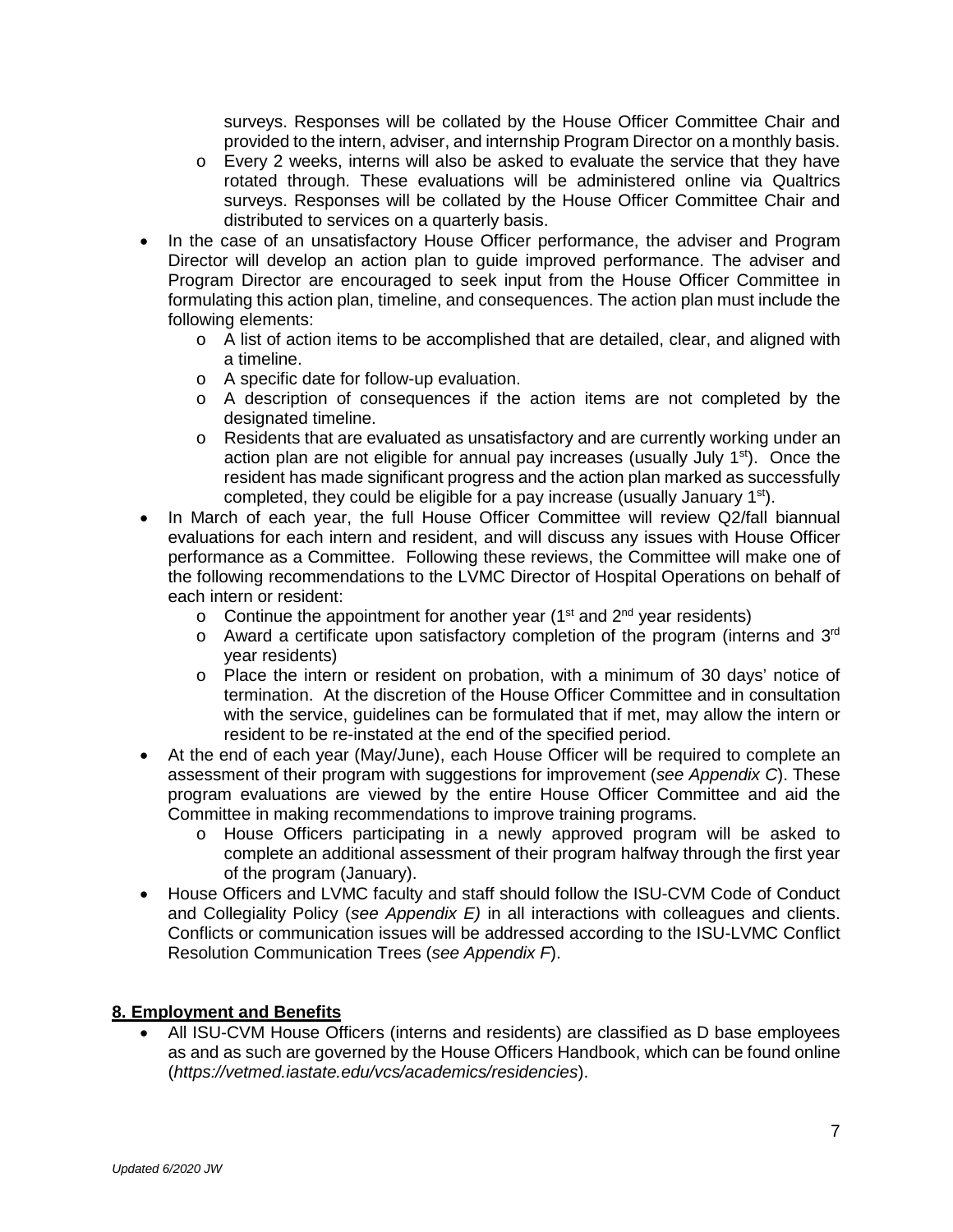- Iowa State University offers a competitive salary and a comprehensive benefit package to House Officers. Full benefits are offered, including medical, dental, and retirement contributions.
	- o All University employees are covered under ISU's general liability protection. This would provide malpractice protection for veterinary services provided during the normal course of professional practice for the ISU veterinary teaching hospital. If a House Officer desires additional malpractice insurance and/or license defense insurance, he/she should obtain this from a private provider.
- The current annual salary for interns is \$30,000 and for residents is \$35,000; incremental annual raises may be awarded in the second and third year of residency programs.
	- o The salary (not a stipend) is published in the Directory of Internships and Residencies as published by the American Association of Veterinary Clinicians (*www.virmp.org*).
	- o Salary is payable in monthly increments. Retirement contributions, social security, federal and state taxes are withheld from each paycheck.
	- o Reappointment to subsequent years of the residency program is contingent upon satisfactory completion of the previous year's requirements.
- As employees of the University, interns and residents are considered full-time D-base employees and earn 16.0 hours per month of vacation/annual leave (192 hours or 24 days/year) and 12.0 hours per month of sick leave in accordance to ISU's benefits policy.
	- $\circ$  Vacation may only be taken/granted for the amount of time accrued, and must be taken when the House Officer is not scheduled on clinic or emergency duty.
	- o All absence requests (vacation or sick leave) must be made online in Workday and routed for approval by the House Officer's supervisor.
	- o Vacation requests must be submitted at least 2 weeks in advance of the desired vacation time.
	- $\circ$  Accrued vacation time must be used during the term of the appointment or it will be forfeited upon termination. Vacation must not be used during the final three weeks of the term of the appointment.
- Consultation Policy (Outside Employment):
	- o Concurrent employment of the intern or resident at a site other than ISU-CVM during their program is allowed provided the activity is approved by the House Officer's adviser and the Program Director and a CVM *Consultation Request Approval Form* is completed and approved by the Director of Hospital Operations and the college dean prior to any consulting activities *(see Appendix G).*

# **9. Facilities and Equipment**

- **Teaching hospital:** The LVMC is a fully accredited hospital (AAHA, AALAC) with full AVMA accreditation. The facility encompasses the Iowa State Veterinary Diagnostic Laboratory, an accredited (AAVLD) full service laboratory providing clinical pathology, histopathology, immunohistochemistry, immunology, microbiology, virology and toxicology support. The LVMC contains full service small and large animal medicine and surgery facilities.
- **House Officer resources:** A cell phone, desk, chair, place for book storage, and filing cabinet are also provided for each House Officer. A computer system is provided with word processing, spread sheet and presentation programs along with unlimited internet access and e-mail.
- **Library and literature resources:** The Veterinary Medical Library, housed within the College of Veterinary Medicine building, contains both human and veterinary textbooks as well as bound serial publications. Parks Library on main campus is easily accessible via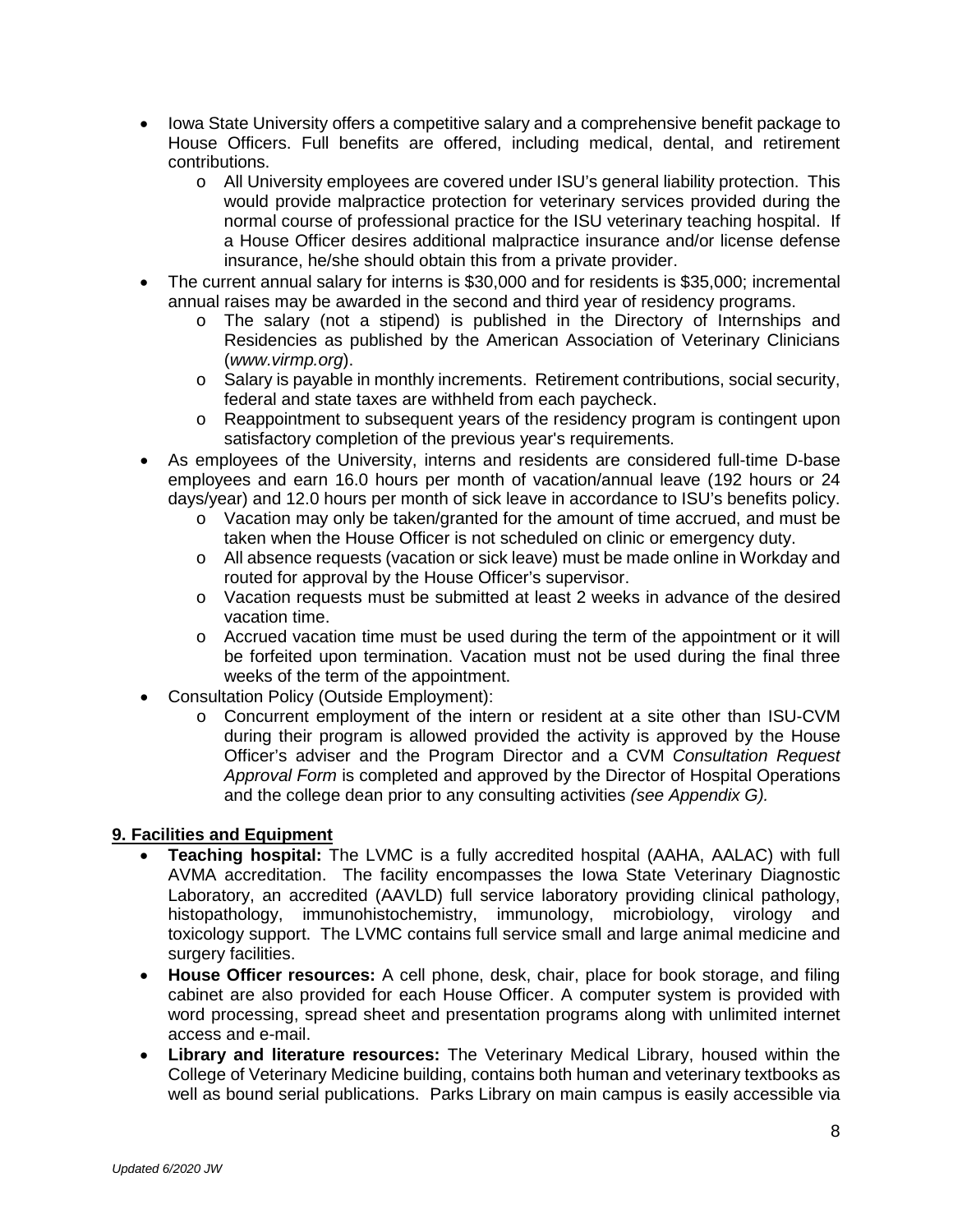daily transport of holdings between libraries upon request. An extensive collection of online journal subscriptions is available to the House Officers free of charge via the Interlibrary Loan/ Document Delivery service. Computer-based retrieval systems including MEDLINE, CAB and AGRICOLA abstracts are available electronically.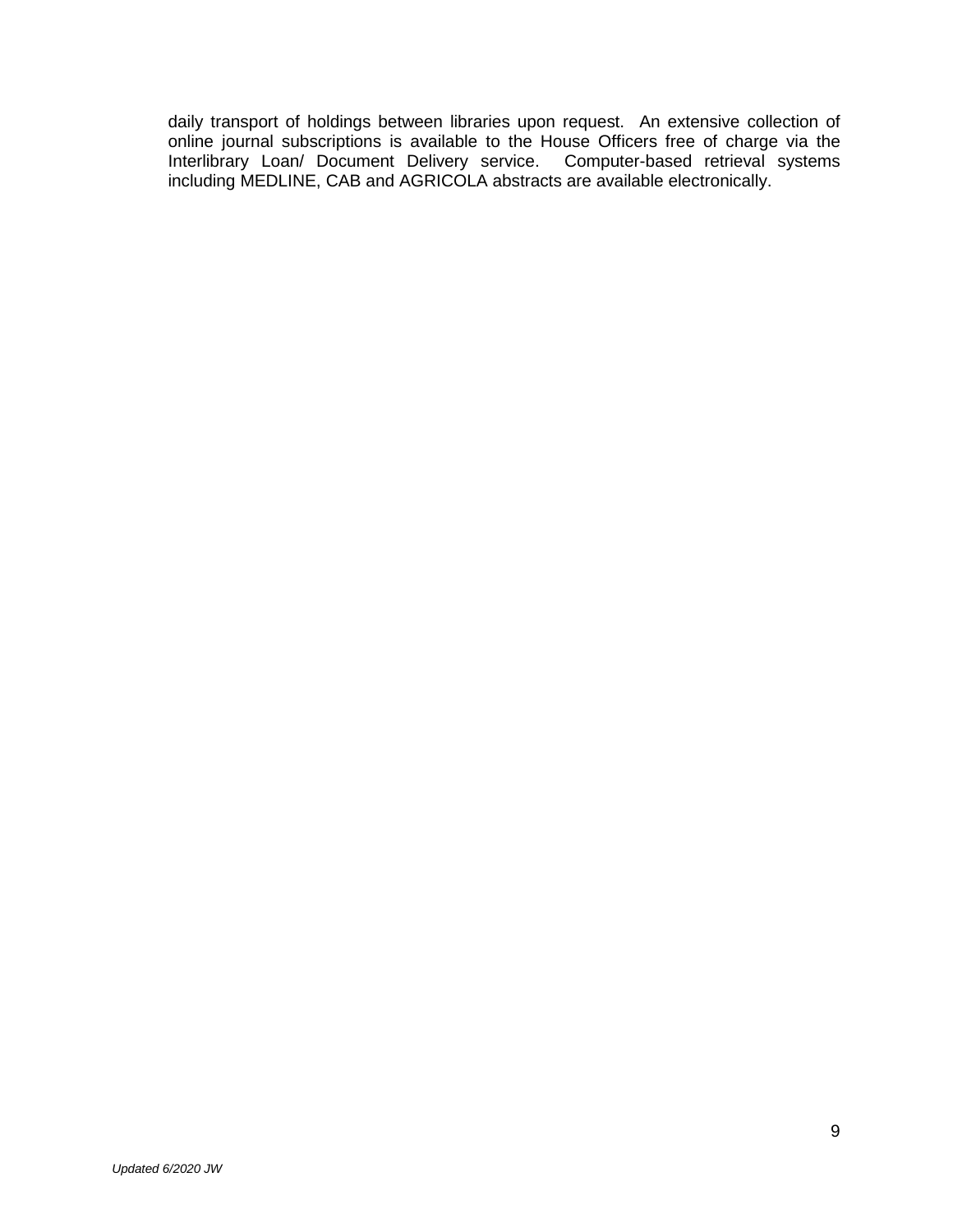# **Appendices**

| <b>LVMC House Officer Seminar Evaluation</b>                                 |               |                                    |  |  |  |  |
|------------------------------------------------------------------------------|---------------|------------------------------------|--|--|--|--|
| Presenter:                                                                   |               |                                    |  |  |  |  |
| Audience:                                                                    |               |                                    |  |  |  |  |
| Title/Topic:                                                                 |               |                                    |  |  |  |  |
| <b>Evaluation Criteria:</b>                                                  | <b>Points</b> | <b>Evaluation</b>                  |  |  |  |  |
| 1. Definition of Subject: introduction,<br>importance, clinical significance | $0-5$ pts     |                                    |  |  |  |  |
| 2. Organization:                                                             | $0-15$ pts    | $\sim$ $\sim$ $\sim$ $\sim$ $\sim$ |  |  |  |  |
| 3. Quality of material, scientific depth                                     | $0-15$ pts    | _________                          |  |  |  |  |
| 4. Presence: Speaking ability<br>a. Clarity                                  | $0-10$ pts    |                                    |  |  |  |  |
| b. Rate of delivery                                                          | $0-10$ pts    | <u> London a la compa</u>          |  |  |  |  |
| c. Enthusiasm, expressiveness, mannerisms                                    | $0-10$ pts    | ________                           |  |  |  |  |
| 5. Visual aids: slides & text, images, graphs                                | $0-10$ pts    |                                    |  |  |  |  |
| 6. Appropriate summary?                                                      | $0-5$ pts     |                                    |  |  |  |  |
| 7. Presentation consistent with audience level?                              | $0-10$ pts    |                                    |  |  |  |  |
| 8. Questions/discussion handled appropriately?                               | $0-10$ pts    |                                    |  |  |  |  |
|                                                                              | <b>Total</b>  |                                    |  |  |  |  |
|                                                                              |               |                                    |  |  |  |  |

# **Appendix A. LVMC House Officer Seminar Evaluation Form**

Evaluator: \_\_\_\_\_\_\_\_\_\_\_\_\_\_\_\_\_\_\_\_\_\_\_\_\_\_\_\_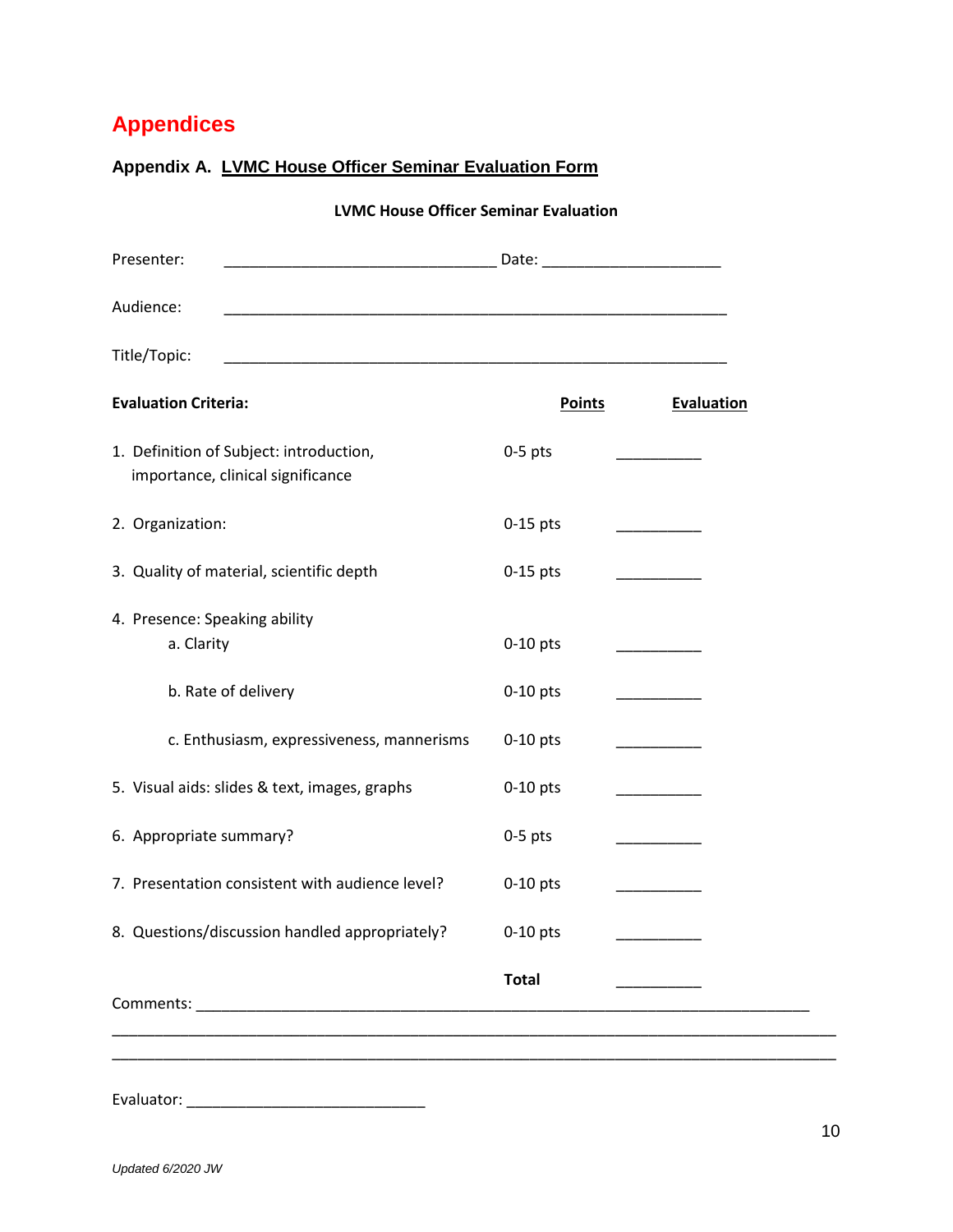# **Appendix B. House Officer Quarterly/Biannual Evaluation Form**

#### *Note: Evaluations are submitted by advisers as online surveys through Qualtrics. The following is a list of questions asked in the online survey.*

| The following survey should be completed after your Quarterly Meeting with the House Officer you advise. Provide a progress<br>report on your House Officer's performance and ask your House Officer if they have any concerns or suggestions for improving<br>their program. Note that quarterly evaluations (Q1-Q4, every 3 months) are required for interns and 1st year residents. For 2nd<br>and 3rd year residents, only Q2 and Q4 (every 6 months) evaluations are required. |  |  |  |  |  |
|-------------------------------------------------------------------------------------------------------------------------------------------------------------------------------------------------------------------------------------------------------------------------------------------------------------------------------------------------------------------------------------------------------------------------------------------------------------------------------------|--|--|--|--|--|
|                                                                                                                                                                                                                                                                                                                                                                                                                                                                                     |  |  |  |  |  |
| <b>Questions to ask of House Officer:</b>                                                                                                                                                                                                                                                                                                                                                                                                                                           |  |  |  |  |  |
| Please describe any concerns or problems perceived by the House Officer relating to his/her training program.<br>٠<br>Please describe any questions the House Officer has about his/her program or professional trajectory.<br>٠<br>Please describe any suggestions the House Officer has for improving his/her program.<br>$\bullet$                                                                                                                                               |  |  |  |  |  |
| Interpersonal skills, conduct, and communication. Please give the House Officer a progress report on the following abilities:                                                                                                                                                                                                                                                                                                                                                       |  |  |  |  |  |
| Attitude and communication skills<br>٠                                                                                                                                                                                                                                                                                                                                                                                                                                              |  |  |  |  |  |
| Ability to handle stress, conflict, and emergencies<br>٠                                                                                                                                                                                                                                                                                                                                                                                                                            |  |  |  |  |  |
| Professional behavior and appearance<br>٠                                                                                                                                                                                                                                                                                                                                                                                                                                           |  |  |  |  |  |
| Leadership abilities<br>٠<br>Recognition of self-limitations<br>٠                                                                                                                                                                                                                                                                                                                                                                                                                   |  |  |  |  |  |
| Reliability and dependability<br>٠                                                                                                                                                                                                                                                                                                                                                                                                                                                  |  |  |  |  |  |
| Self-confidence<br>$\bullet$                                                                                                                                                                                                                                                                                                                                                                                                                                                        |  |  |  |  |  |
| Clinical abilities. Please give the House Officer a progress report relating to skills in:                                                                                                                                                                                                                                                                                                                                                                                          |  |  |  |  |  |
| History taking<br>٠                                                                                                                                                                                                                                                                                                                                                                                                                                                                 |  |  |  |  |  |
| Physical examination skills<br>٠                                                                                                                                                                                                                                                                                                                                                                                                                                                    |  |  |  |  |  |
| Patient assessment and formulation of differential diagnoses<br>٠                                                                                                                                                                                                                                                                                                                                                                                                                   |  |  |  |  |  |
| <b>Treatment plans</b><br>٠                                                                                                                                                                                                                                                                                                                                                                                                                                                         |  |  |  |  |  |
| Patient care and compassion<br>٠<br>Attention to detail                                                                                                                                                                                                                                                                                                                                                                                                                             |  |  |  |  |  |
| ٠<br>Patient care/followup<br>٠                                                                                                                                                                                                                                                                                                                                                                                                                                                     |  |  |  |  |  |
| <b>Technical skills</b><br>٠                                                                                                                                                                                                                                                                                                                                                                                                                                                        |  |  |  |  |  |
| Procedural competence<br>٠                                                                                                                                                                                                                                                                                                                                                                                                                                                          |  |  |  |  |  |
| Knowledge base. Please give the House Officer a progress report relating to knowledge in the following areas:                                                                                                                                                                                                                                                                                                                                                                       |  |  |  |  |  |
| Basic science and fundamentals of veterinary medicine<br>٠                                                                                                                                                                                                                                                                                                                                                                                                                          |  |  |  |  |  |
| Clinical knowledge of specialty area<br>٠                                                                                                                                                                                                                                                                                                                                                                                                                                           |  |  |  |  |  |
| Application of knowledge to patient care<br>٠                                                                                                                                                                                                                                                                                                                                                                                                                                       |  |  |  |  |  |
|                                                                                                                                                                                                                                                                                                                                                                                                                                                                                     |  |  |  |  |  |
| Managerial and clerical skills. Please provide the House Officer a progress report on performance in:                                                                                                                                                                                                                                                                                                                                                                               |  |  |  |  |  |
| Support of hospital procedures, policies, and mission<br>$\bullet$                                                                                                                                                                                                                                                                                                                                                                                                                  |  |  |  |  |  |
| Completeness of medical records<br>٠<br>Timeliness of medical records<br>٠                                                                                                                                                                                                                                                                                                                                                                                                          |  |  |  |  |  |
| Compliance with communication protocols and record-keeping<br>٠                                                                                                                                                                                                                                                                                                                                                                                                                     |  |  |  |  |  |
|                                                                                                                                                                                                                                                                                                                                                                                                                                                                                     |  |  |  |  |  |
| Presentations and student teaching. Please give the House Officer a progress report relating to skills in presentations and<br>student interactions:                                                                                                                                                                                                                                                                                                                                |  |  |  |  |  |
| House Officer Seminars: quality of content, presentation ability                                                                                                                                                                                                                                                                                                                                                                                                                    |  |  |  |  |  |
| Case presentations                                                                                                                                                                                                                                                                                                                                                                                                                                                                  |  |  |  |  |  |
| Student rounds presentations<br>٠                                                                                                                                                                                                                                                                                                                                                                                                                                                   |  |  |  |  |  |
| Case discussions with individual students<br>$\bullet$                                                                                                                                                                                                                                                                                                                                                                                                                              |  |  |  |  |  |
| Professional development. Please give the House Officer a progress report relating to their professional development,                                                                                                                                                                                                                                                                                                                                                               |  |  |  |  |  |
| including any of the following if applicable:                                                                                                                                                                                                                                                                                                                                                                                                                                       |  |  |  |  |  |
| Research projects / other scholarly activities                                                                                                                                                                                                                                                                                                                                                                                                                                      |  |  |  |  |  |
| Progress towards VIRMP match program (interns) or future career plans (residents)<br>Studying for specialty boards                                                                                                                                                                                                                                                                                                                                                                  |  |  |  |  |  |
|                                                                                                                                                                                                                                                                                                                                                                                                                                                                                     |  |  |  |  |  |

• Participation in Journal Clubs, Book Clubs, etc

#### **Please provide any additional comments relating to this House Officer.**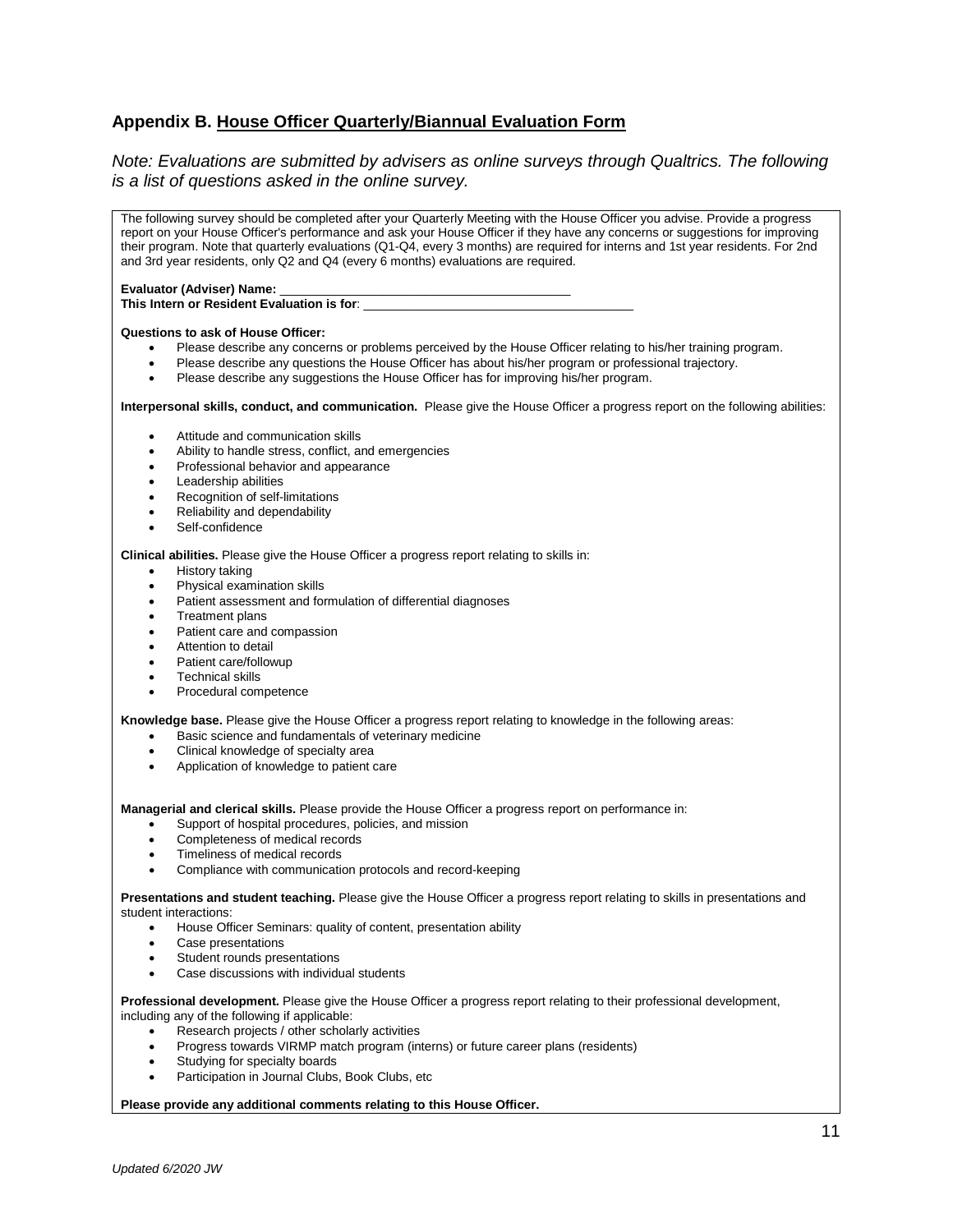# **Appendix C. House Officer Program Evaluation Form**

*Note: Evaluations are submitted by House Officers as online surveys through Qualtrics. The following is a list of questions asked in the online survey.*

This evaluation allows you to enhance your training program by making recommendations for improvement and by identifying the program's strengths and weaknesses. We seek comments about the organization of the program with regard to training you for a job in your chosen field. **It is not meant to be an evaluation of the faculty but the program.** It is a requirement for successfully completing your program.

| Please rate the <b>hospital caseload</b> in the following areas as it relates to successful completion of your training<br>program.                                                                                                                 |           |                                                                                                                  |      |      |                |  |  |
|-----------------------------------------------------------------------------------------------------------------------------------------------------------------------------------------------------------------------------------------------------|-----------|------------------------------------------------------------------------------------------------------------------|------|------|----------------|--|--|
|                                                                                                                                                                                                                                                     | Excellent | Good                                                                                                             | Fair | Poor | Not applicable |  |  |
| Number of cases                                                                                                                                                                                                                                     |           |                                                                                                                  |      |      |                |  |  |
| Variety of cases                                                                                                                                                                                                                                    |           |                                                                                                                  |      |      |                |  |  |
| Number of<br>procedures/surgeries                                                                                                                                                                                                                   |           |                                                                                                                  |      |      |                |  |  |
| Your case<br>responsibility                                                                                                                                                                                                                         |           |                                                                                                                  |      |      |                |  |  |
| Good, Average, or Poor). Please comment on positive or negative aspects of mentor supervision you received in your<br>training program.                                                                                                             |           | Please rate the mentor supervision (amount, quality, feedback) you received in your training program (Excellent, |      |      |                |  |  |
| Was your <b>program description accurate</b> , and did the program as advertised meet your expectations (Yes, No,<br>Other)? Please comment on accuracy of your program description and whether the program as advertised met your<br>expectations. |           |                                                                                                                  |      |      |                |  |  |
| Has your program adequately prepared you for specialty board certification/examination (Yes, No, Other)? Please<br>comment on whether your program adequately prepared you for specialty board certification/examination.                           |           |                                                                                                                  |      |      |                |  |  |
| Has your program adequately prepared you for a residency, specialty internship, or other career goals (Yes, No,<br>Other)? Please comment on whether your program adequately prepared you for future career goals.                                  |           |                                                                                                                  |      |      |                |  |  |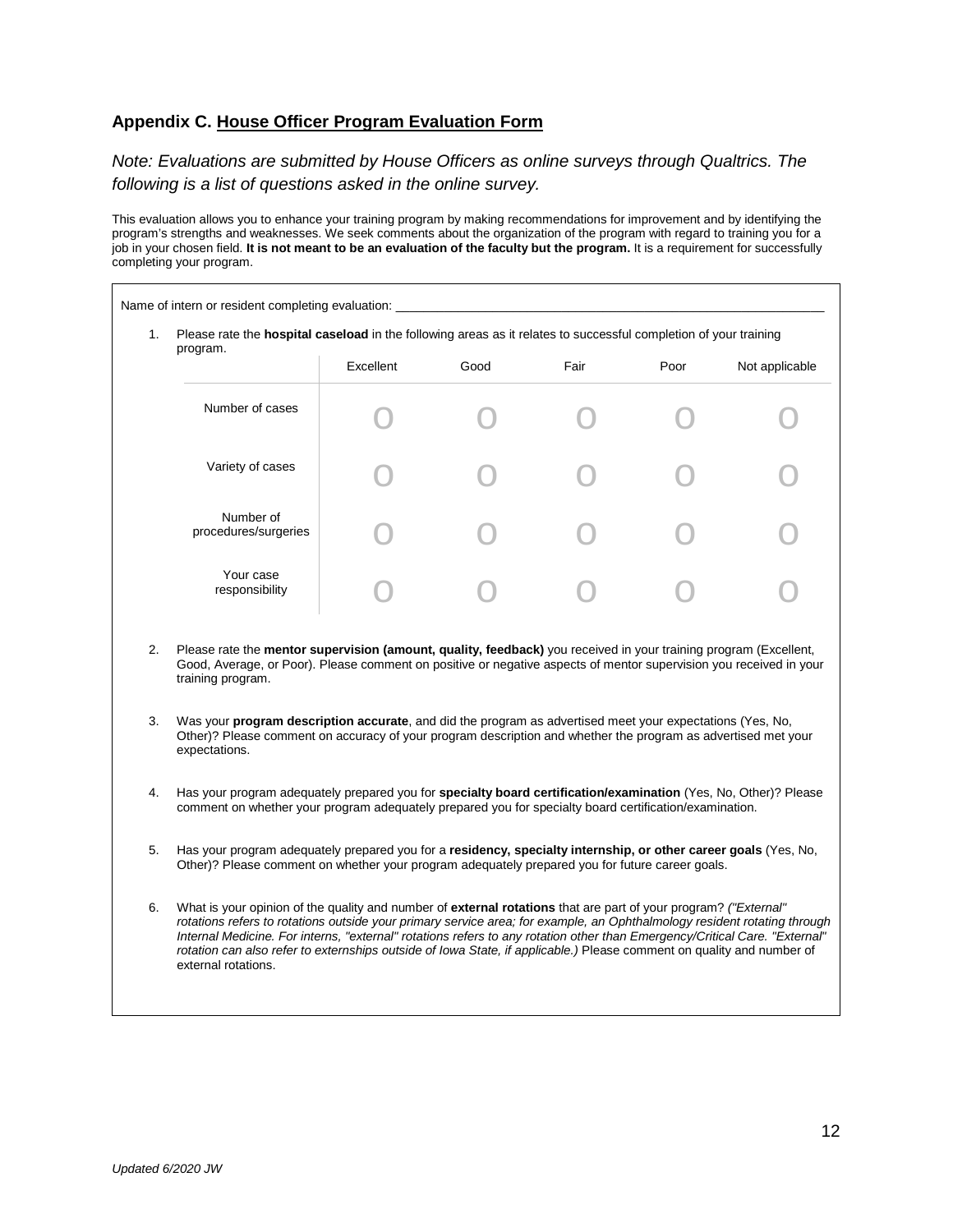| 7.  | Please comment on the AMOUNT of technical support provided in the hospital, as it relates to your training program.<br>Adequate amount<br>Inadequate amount                                    |                                                                                           |                                                                                                                                            |  |  |  |  |
|-----|------------------------------------------------------------------------------------------------------------------------------------------------------------------------------------------------|-------------------------------------------------------------------------------------------|--------------------------------------------------------------------------------------------------------------------------------------------|--|--|--|--|
|     | Technical support in<br>your service area                                                                                                                                                      |                                                                                           |                                                                                                                                            |  |  |  |  |
|     | Technical support in<br>ICU                                                                                                                                                                    |                                                                                           |                                                                                                                                            |  |  |  |  |
| 8.  |                                                                                                                                                                                                | Adequate quality                                                                          | Please comment on the QUALITY of technical support provided in the hospital, as it relates to your training program.<br>Inadequate quality |  |  |  |  |
|     | Technical support in<br>your service area                                                                                                                                                      |                                                                                           |                                                                                                                                            |  |  |  |  |
|     | Technical support in<br>ICU                                                                                                                                                                    |                                                                                           |                                                                                                                                            |  |  |  |  |
| 9.  |                                                                                                                                                                                                | Would you recommend your training program to a prospective house officer? Why or why not? |                                                                                                                                            |  |  |  |  |
|     | 10. What advice would you give an incoming house officer relative to your training program?                                                                                                    |                                                                                           |                                                                                                                                            |  |  |  |  |
|     | 11. What is the BEST thing about your training program, in your opinion?                                                                                                                       |                                                                                           |                                                                                                                                            |  |  |  |  |
|     | 12. What is the WORST thing about your training program, in your opinion?                                                                                                                      |                                                                                           |                                                                                                                                            |  |  |  |  |
|     | 13. Please list suggestions for constructive changes to this training program.                                                                                                                 |                                                                                           |                                                                                                                                            |  |  |  |  |
|     | 14. What is your OVERALL degree of satisfaction with your training program experience (Highly satisfied, Satisfied,<br>Neither satisfied nor dissatisfied, Dissatisfied, Highly dissatisfied)? |                                                                                           |                                                                                                                                            |  |  |  |  |
| 15. | Please list any general comments or additional feedback you would like to provide.                                                                                                             |                                                                                           |                                                                                                                                            |  |  |  |  |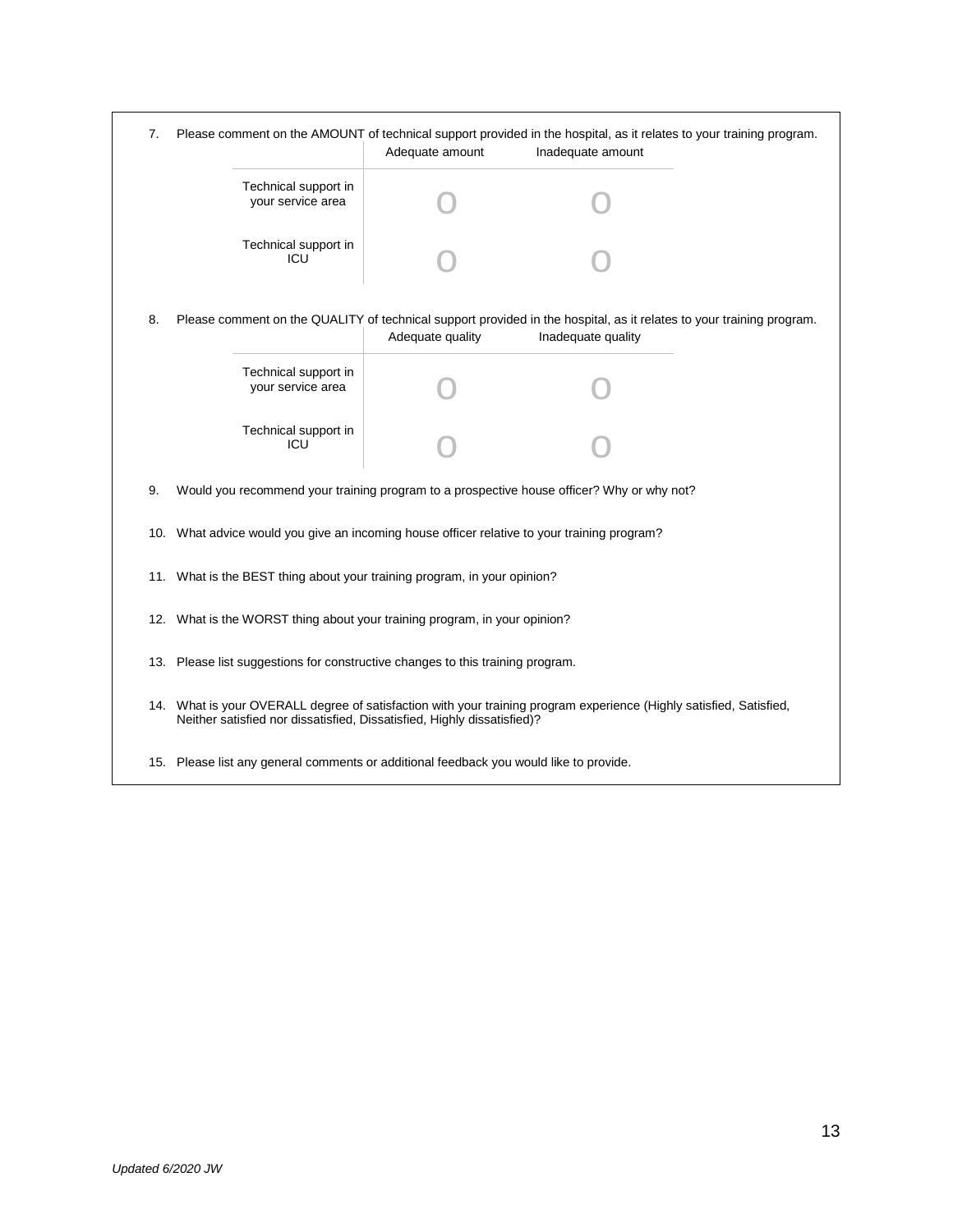| Lloyd Veterinary Medical Center<br>House Officer Evaluation for External Rotations<br>(away from ISU) |                           |           |      |              |                   |                |               |         |
|-------------------------------------------------------------------------------------------------------|---------------------------|-----------|------|--------------|-------------------|----------------|---------------|---------|
| House Officer:                                                                                        | <b>Rotation Location:</b> |           |      |              |                   |                | Dates:        |         |
| ISU Faculty Adviser/Program Director:                                                                 |                           |           |      |              |                   |                |               |         |
|                                                                                                       |                           | Excellent | Good | Satisfactory | Needs Improvement | Unsatisfactory | Not Evaluated | Remarks |
| <b>Professional Ability</b>                                                                           |                           |           |      |              |                   |                |               |         |
| Theoretical knowledge                                                                                 |                           |           |      |              |                   |                |               |         |
| Application of knowledge                                                                              |                           |           |      |              |                   |                |               |         |
| <b>Technical skills</b>                                                                               |                           |           |      |              |                   |                |               |         |
| <b>Professional Development</b>                                                                       |                           |           |      |              |                   |                |               |         |
| Awareness of current literature                                                                       |                           |           |      |              |                   |                |               |         |
| Ability to make independent decisions                                                                 |                           |           |      |              |                   |                |               |         |
| Attendance at seminars/rounds                                                                         |                           |           |      |              |                   |                |               |         |
| Participations in seminar/rounds                                                                      |                           |           |      |              |                   |                |               |         |
| Contribution to student education                                                                     |                           |           |      |              |                   |                |               |         |
|                                                                                                       |                           |           |      |              |                   |                |               |         |
| <b>Personal Characteristics</b>                                                                       |                           |           |      |              |                   |                |               |         |
| Quality of faculty/supervisor interaction                                                             |                           |           |      |              |                   |                |               |         |
| Quality of intern/resident interaction                                                                |                           |           |      |              |                   |                |               |         |
| Quality of student interaction                                                                        |                           |           |      |              |                   |                |               |         |
| Quality of staff interaction                                                                          |                           |           |      |              |                   |                |               |         |
| Independence and initiative                                                                           |                           |           |      |              |                   |                |               |         |
| Motivation                                                                                            | Maturity                  |           |      |              |                   |                |               |         |
| Attitude and enthusiasm                                                                               |                           |           |      |              |                   |                |               |         |
| Leadership qualities                                                                                  |                           |           |      |              |                   |                |               |         |
|                                                                                                       |                           |           |      |              |                   |                |               |         |
| <b>Hospital/Clinical Service</b>                                                                      |                           |           |      |              |                   |                |               |         |
| Completion of duties                                                                                  |                           |           |      |              |                   |                |               |         |
| Quality of work                                                                                       |                           |           |      |              |                   |                |               |         |
| Acceptance of service responsibilities                                                                |                           |           |      |              |                   |                |               |         |
| Work towards service objectives                                                                       |                           |           |      |              |                   |                |               |         |
| Record keeping                                                                                        |                           |           |      |              |                   |                |               |         |
| Communication with RDVMs<br>Communication with clients                                                |                           |           |      |              |                   |                |               |         |
|                                                                                                       |                           |           |      |              |                   |                |               |         |
| <b>Overall Performance</b>                                                                            |                           |           |      |              |                   |                |               |         |

# **Appendix D. House Officer Evaluation for External Rotations (outside ISU-CVM)**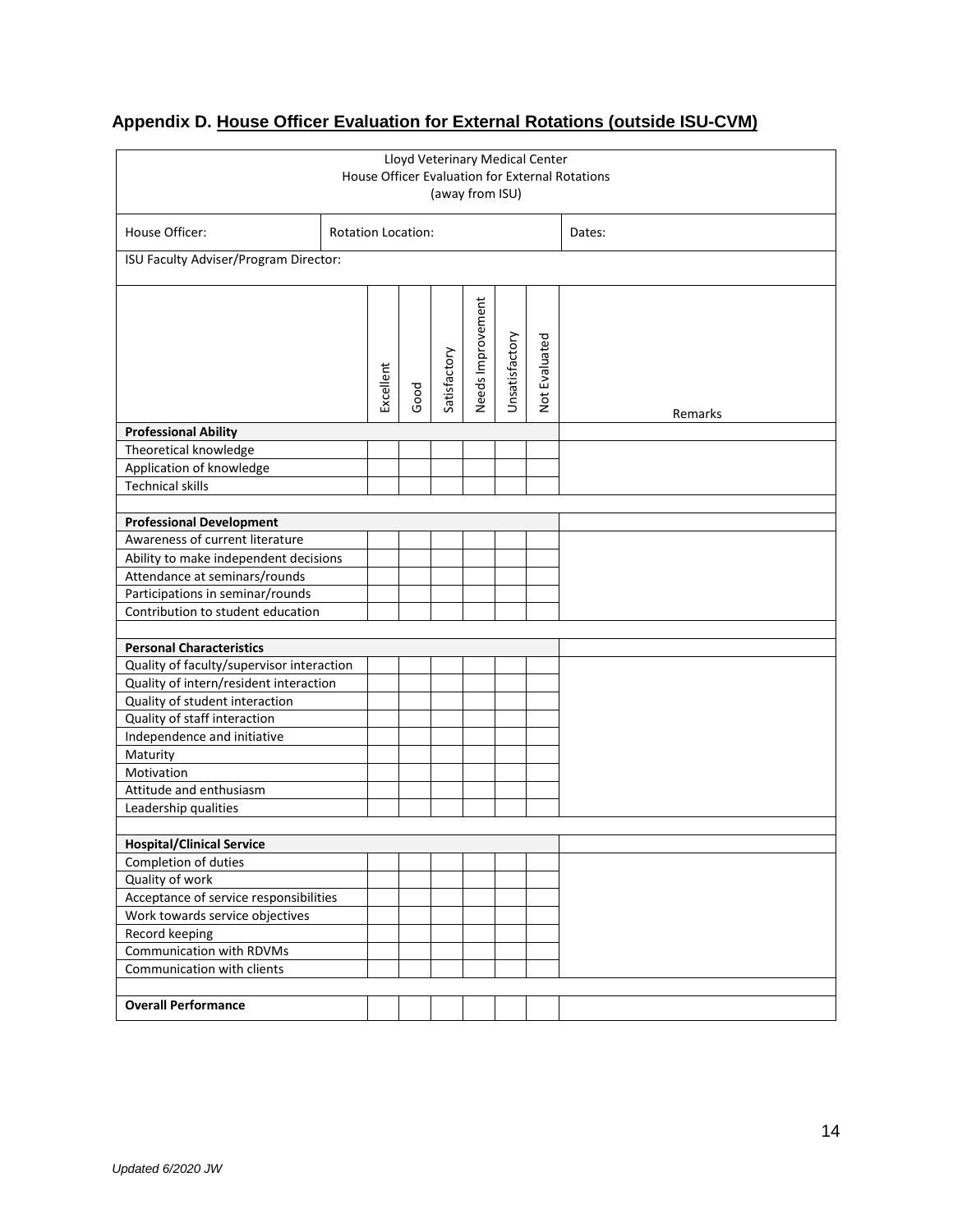# **Appendix E. Code of Conduct and Collegiality**

A code of conduct is meant to help guide professionals in proper interaction with other professionals. No document can be all inclusive or specific. This list is meant to direct a professional veterinarian, or veterinary student, toward proper conduct and interactions within the hospital and college.

- 1. Each clinician (faculty, residents, and interns) has numerous interactions with veterinary students and should realize that they are role models for these students. Professional attire and language, and appropriate interactions with referring veterinarians are expected at all times. All clinicians must take care to never use denigrating or insulting language when referring to other veterinarians including referring veterinarians, or to students.
- 2. Clinicians should refer to each other and other veterinarians as "Doctor" while in the hospital and should instruct students to do the same.
- 3. All clinicians should strive for the best care for all patients in our hospital. It is inevitable that there will be differences of opinion as to what that best care entails. There is also the possibility that a clinician, for whatever reason, is not caring for a patient to a standard appropriate for this hospital. If a clinician feels that a patient is not cared for appropriately or to a certain standard, then that clinician should discuss their concerns with the attending clinician in a collegial manner (in private venue, not in front of colleagues or students).
- 4. It is appropriate to collegially discuss the care of cases in case rounds and in the presence of the attending clinician on the case. It is inappropriate to question the care of a patient by another clinician in the presence of clients, students, House Officers, referring veterinarians, or attending clinicians outside of case rounds or without the presence of the attending clinician. This is a severe breach of medical ethics and may warrant corrective measures.
- 5. Students and clinicians come from diverse backgrounds and cultures. It is inappropriate to discuss another professional's personal life while conducting hospital business.

# 6. **College of Veterinary Medicine Collegiality Policy:**

All CVM employees have a responsibility to maintain a positive workplace that is free of discrimination and harassment. Collegial interactions with all co-workers in the CVM are required. Faculty and staff are expected to model safe and fiscally responsible behavior for students, and are expected to be in compliance with established policies of ISU-CVM (including the ISU Code of Computer Ethics and Acceptable Use, biosafety regulations, OSPA, purchasing, etc.). All faculty and staff are expected to participate in the annual performance evaluation process.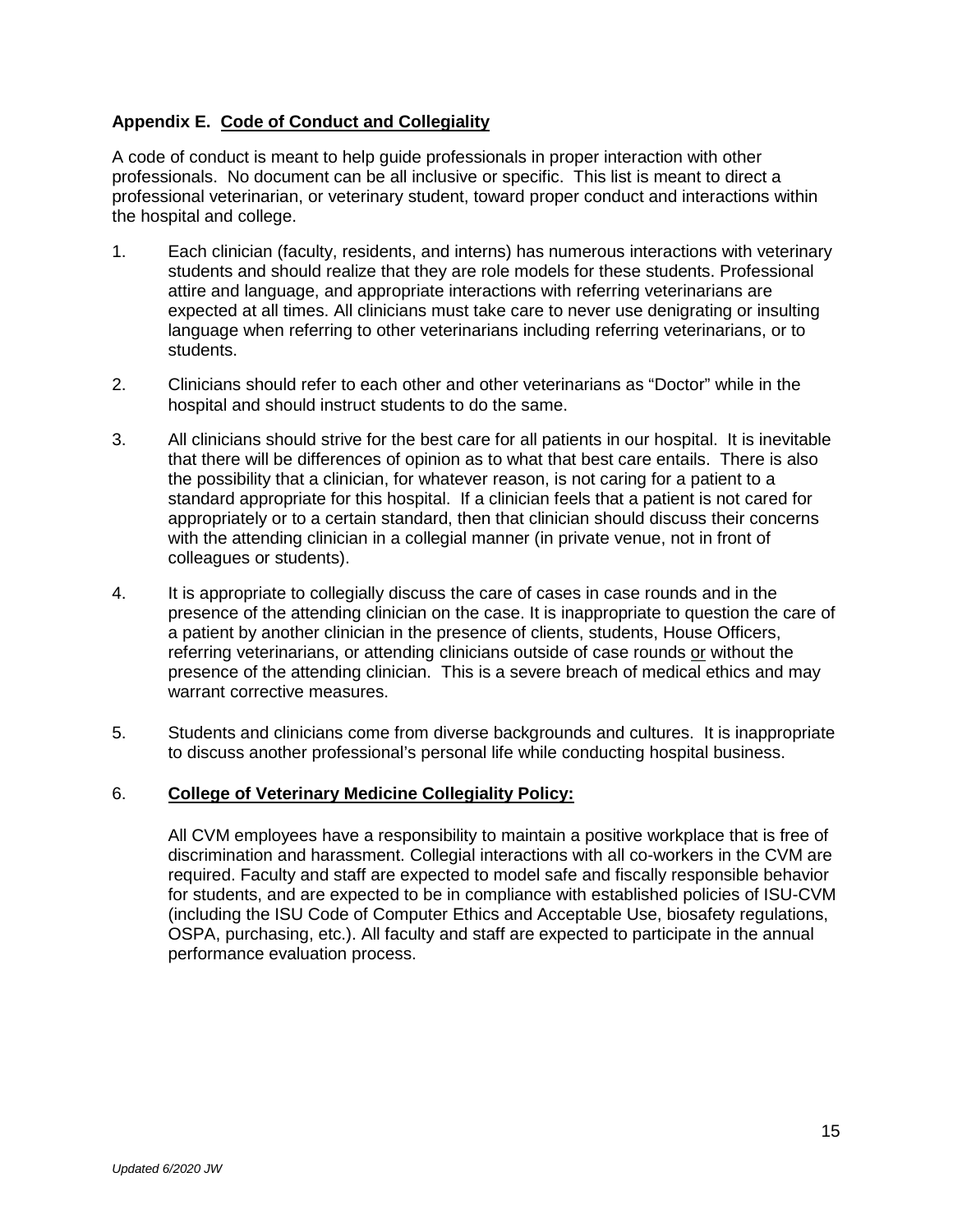# **Appendix F. Communication Trees**



#### **Personnel interactions: Client complaint:**

\*Adviser notified when deemed appropriate.